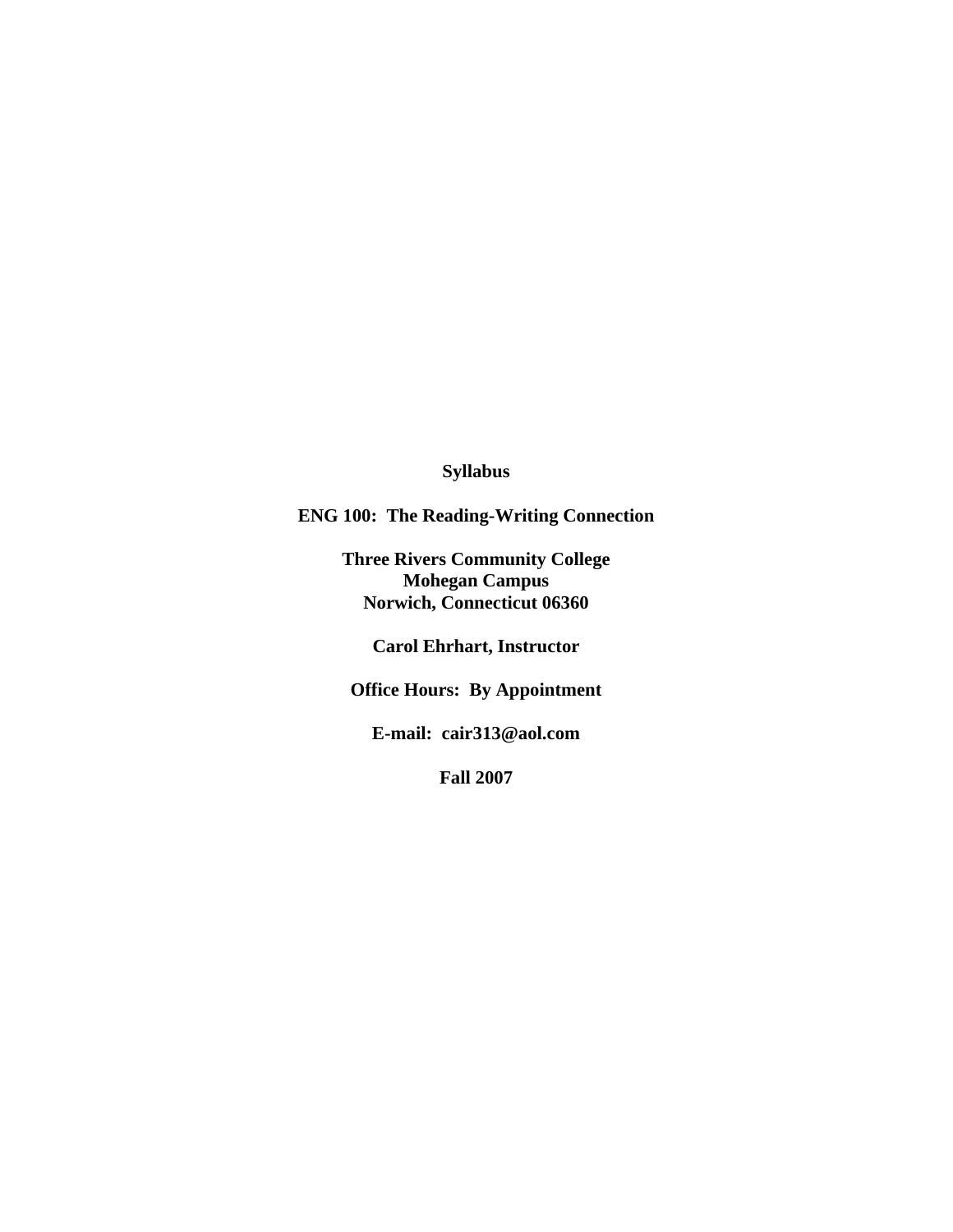#### **3 Semester Hours**

### **Prerequisites**

Consent of the instructor is required for enrollment in this course. Consent is usually given if students have completed ENG 043 or ENG 094 or have achieved a satisfactory placement test score in both of those areas. Students who have successfully passed ENG 101 are not given consent.

### **Course Description**

This course explores the close relationship between reading and writing. Designed to encourage higher level thinking, the course combines the reading, writing, and thinking processes on essays and articles written by noteworthy authors. Emphasis is placed on critical reading skills. Students enrolled in this course can expect regular reading and writing assignments.

### **Learning Outcomes**

- Recognize types of essays.
- Recognize and use common thought patterns in reading and writing,
- Formulate logical inferences.
- Recognize and use figurative language.
- Use prior knowledge to defend their interpretations of an author's purpose and intended audience.

 Recognize how words can make positive or negative impressions on the reader and use this tool in their own writing.

- Summarize written material.
- Extend their reading and writing vocabularies.
- Use reading and writing strategies.
- Recognize the connection between the reading and writing processes.
- Generate graphic organizers.
- Defend their assessments of the accuracy and value of what is being read.
- Employ effective revision strategies.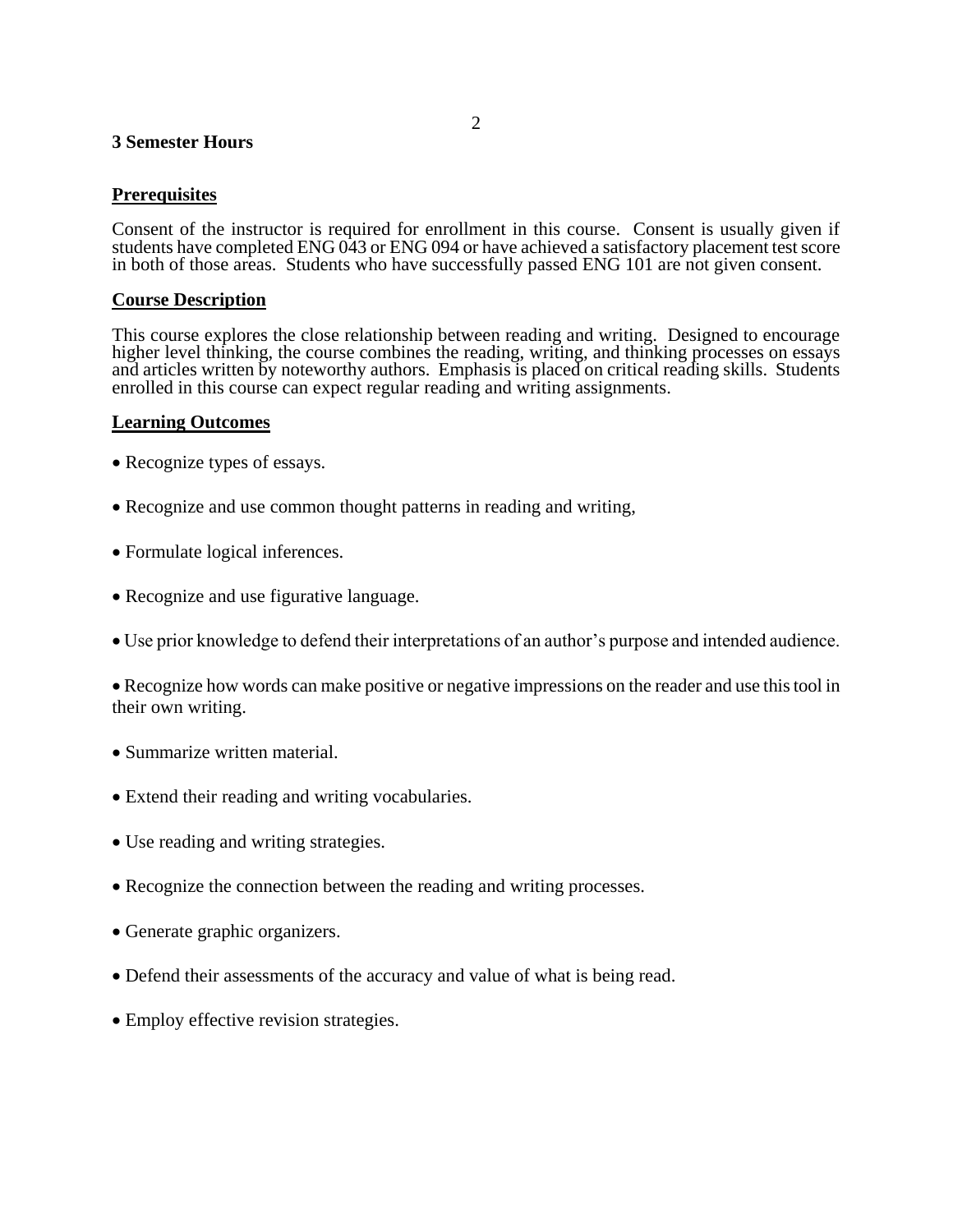## **Instructional Materials**

Text: Developing Connections, Judith A. Stanford A dictionary A looseleaf notebook and paper A novel

### **Evaluation Procedures**

Achievement of **all** of the following criteria is required:

- 1) Complete all reading and writing assignments on time.
- 2) Contribute regularly to class discussion.
- 3) Maintain a notebook as instructed.

#### **Explanation of Criteria for Evaluation**

Reading and Writing Assignments

Reading assignments should be completed before the class for which they are assigned. Effective class discussion is not possible unless the reading has been completed. Likewise, writing assignments should be completed by the due date.

If the student has sufficient reason, late writing assignments will be accepted up to one class after the original due date. However, they will be marked down one letter grade. Likewise, tests and quizzes that must be made up will have an automatic 5 point penalty deducted from the score.

Students **must** complete all major papers and tests to receive any passing grade.

Homework assignments are given to aid the student in mastering important concepts. Homework assignments will not be accepted after the date that they are due.

#### Class Discussion

Frequent, thoughtful participation is expected of all students. In general, a student should plan to spend a minimum of one hour in preparation for each class hour, and to attend each class, so that participation is maximized. If absent, the student should return to class with all assignments complete. There is no excuse for not knowing what occurred in the class.

#### Notebook

A notebook will be maintained by each student to record in-class responses and vocabulary lists. The notebook will be brought to each class.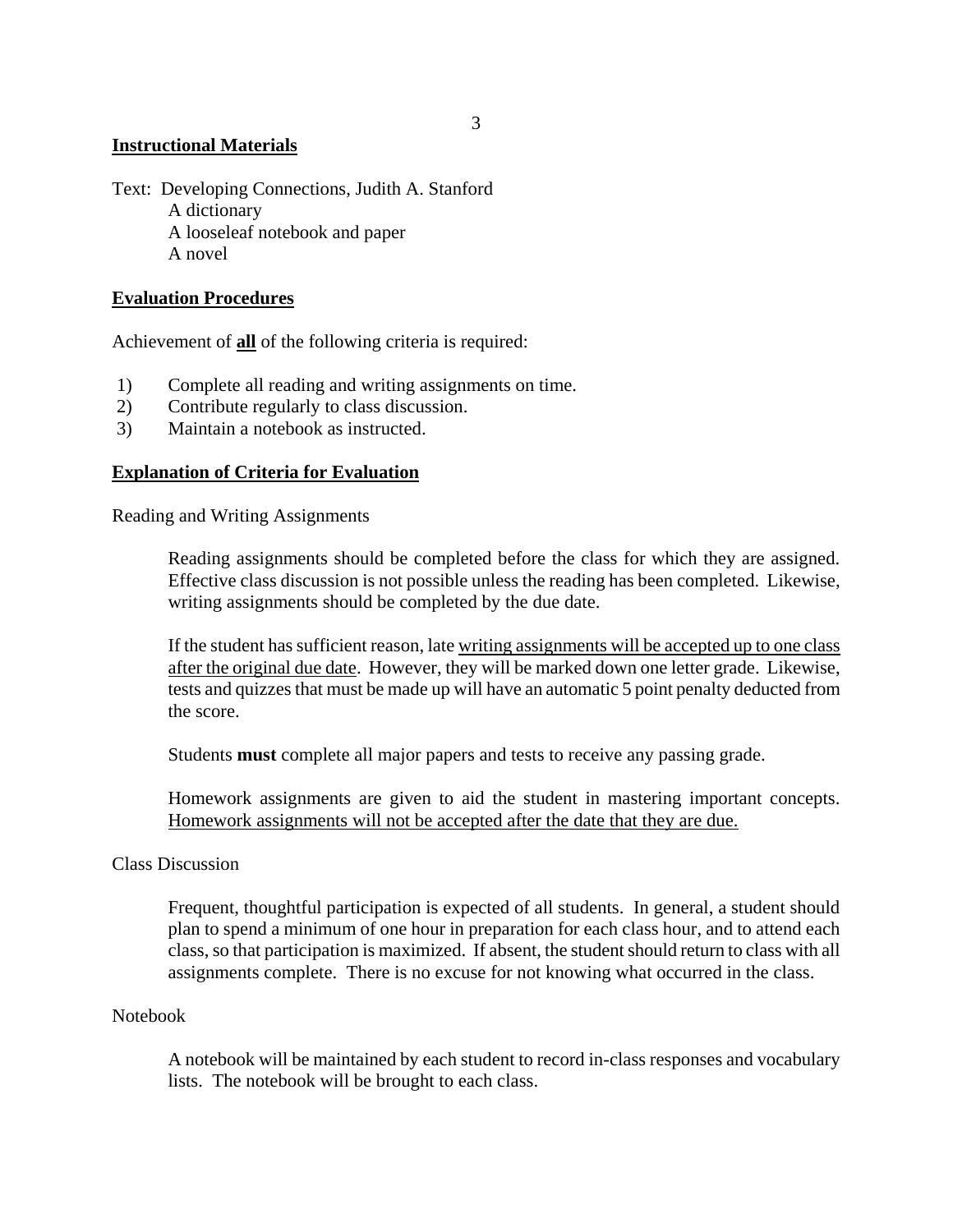Grade Computation

| 20% |
|-----|
| 30% |
| 30% |
| 20% |
|     |

### **\*\*\*Disabilities Statement\*\*\***

If you are a student with a disability and believe you will need accommodations for this class, it is your responsibility to contact the Disabilities Counseling Services at 383-5240. To avoid any delay in the receipt of accommodations, you should contact the counselor as soon as possible. Please note that I cannot provide accommodations based upon disability until I have received an accommodation letter from the Disabilities Counselor. Your cooperation is appreciated.

#### **Grading System**

A, A-, B+, B, B-, C+, C, C-, D+, D, D-, F

#### **Numerical Components**

| A         | 93-100   |
|-----------|----------|
| $A -$     | 90-92    |
| $B+$      | 87-89    |
| B         | 83-86    |
| B-        | 80-82    |
| $C_{\pm}$ | 77-79    |
| C         | 73-76    |
| C-        | 70-72    |
| D+        | 67-69    |
| D         | 63-66    |
| D-        | 60-62    |
| F         | $0 - 61$ |

#### **Plagiarism**

Plagiarism is the unacknowledged use of another person's words or ideas in your writing. Whether it be conscious or unconscious, plagiarism is a serious academic crime. Your writing for this course is expected to be original, the product of your own thinking. Plagiarism will result in your failing the course.